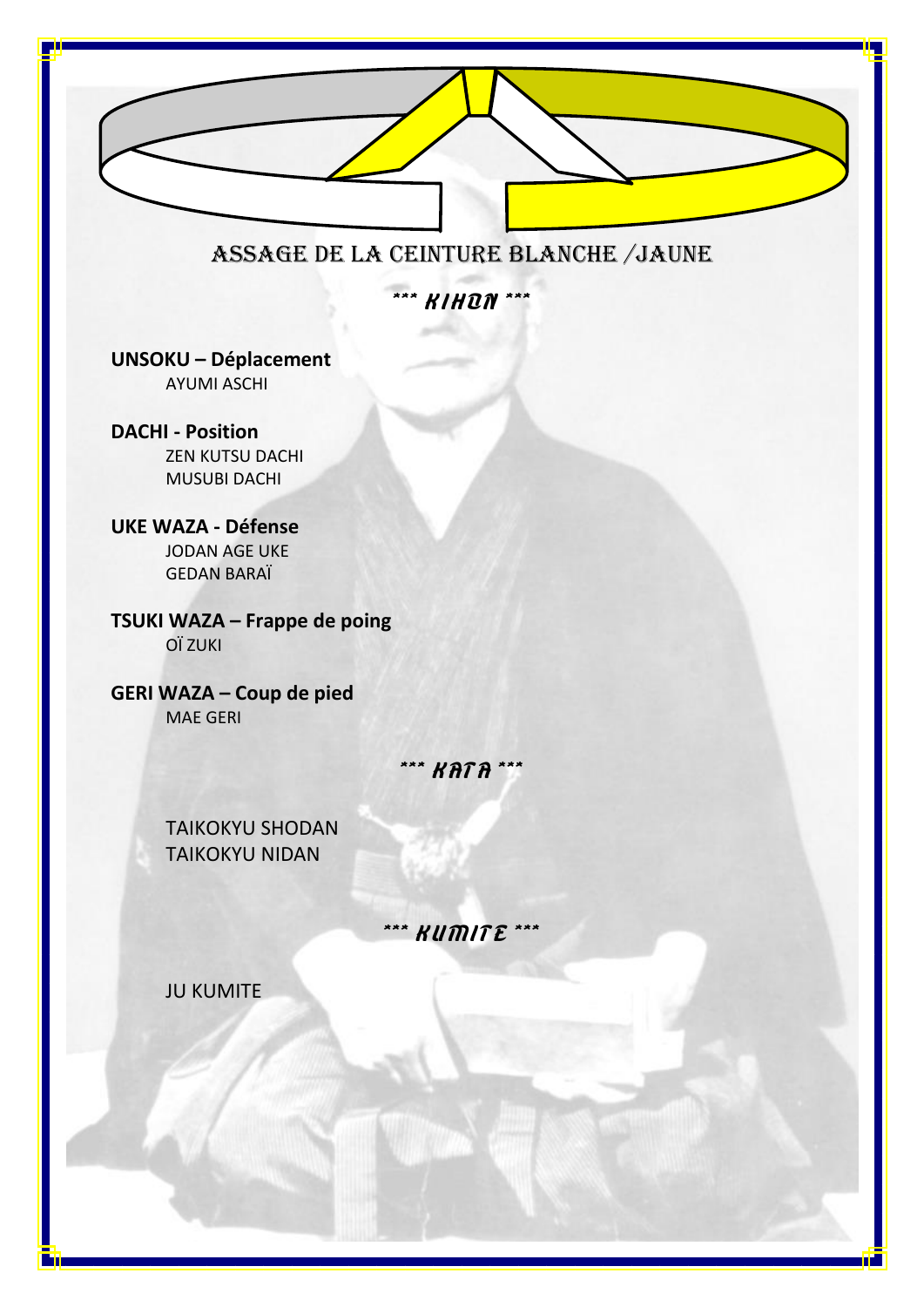

**UNSOKU – Déplacement** 

**AYUMI ASCHI IKI ASCHI** 

#### **DACHI - Position**

**ZEN KUTSU DACHI KOKUTSU DACHI** 

#### **UKE WAZA - Défense**

**JODAN AGE UKE SHUTO UDE UKE GEDAN BARAÏ** 

## TSUKI WAZA - Frappe de poing

OÏ ZUKI **GYAKU ZUKI** 

#### **GERI WAZA - Coup de pied**

**MAE GERI MAWASHI GERI** 

\*\*\* **KATA** \*\*\*

**HEIAN SHODAN** 

\*\*\* **KUMITE** \*\*

**JU KUMITE**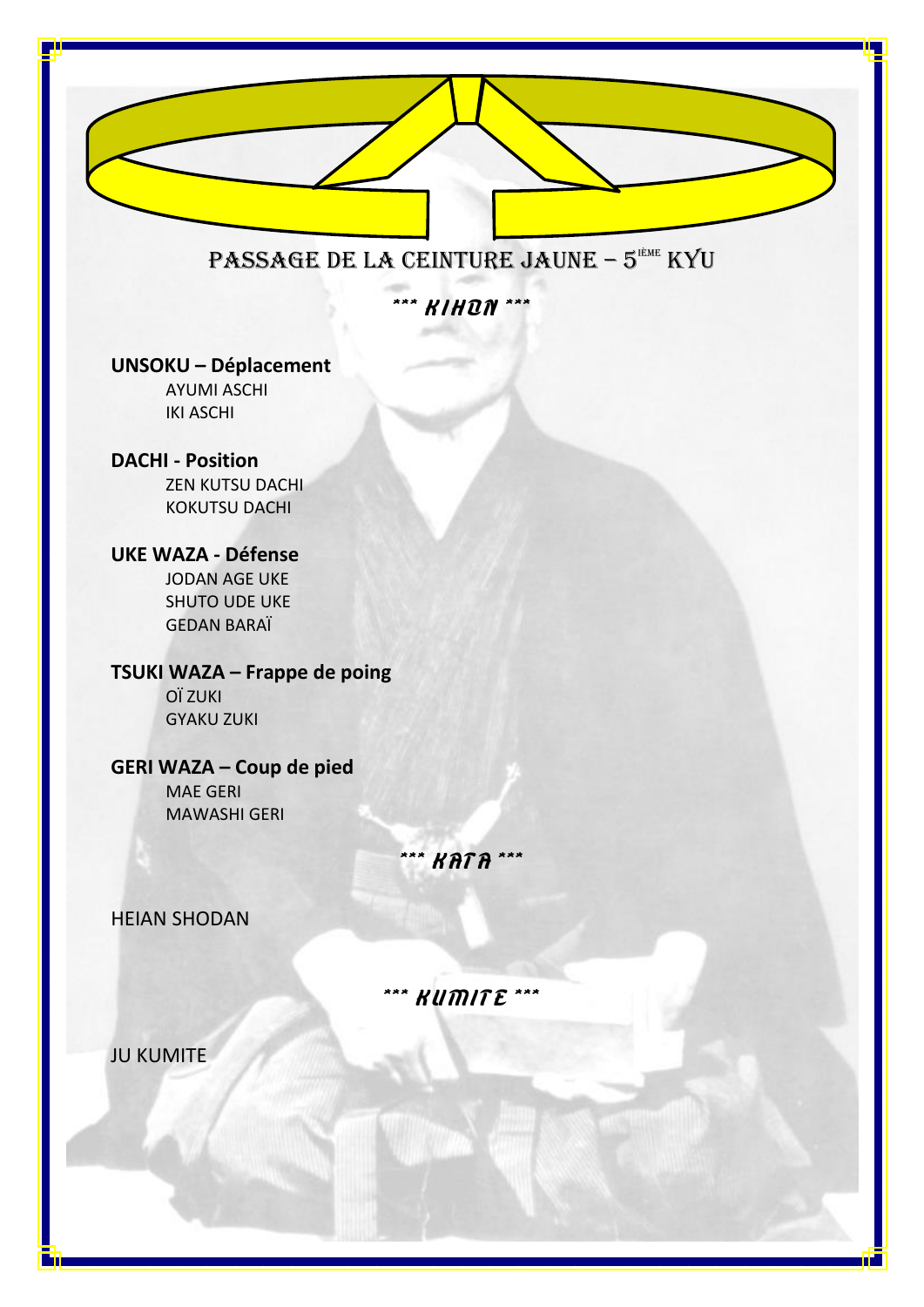

**UNSOKU - Déplacement AYUMI ASCHI IKI ASCHI** YORI ASCHI

**UCHI WAZA - Percussion NUKITE** 

**DACHI - Position ZEN KUTSU DACHI KOKUTSU DACHI KIBA DACHI** 

TSUKI WAZA - Frappe de poing OÏ ZUKI **GYAKU ZUKI MAETE ZUKI** 

**UKE WAZA - Défense JODAN AGE UKE UTCHI UDE UKE SOTO UDE UKE SHUTO UDE UKE GEDAN BARAÎ** 

**GERI WAZA - Coup de pied MAE GERI MAWASHI GERI** YOKO GERI

\*\*\* **KATA** \*\*\*

**HEIAN SHODAN HEIAN NIDAN** 

a bir

\*\*\* **KUMITE** \*\*\*

**JU KUMITE SAMBON KUMITE** 

\*\*\* AUTRE \*\*\*

Connaitre les ordres du SALUT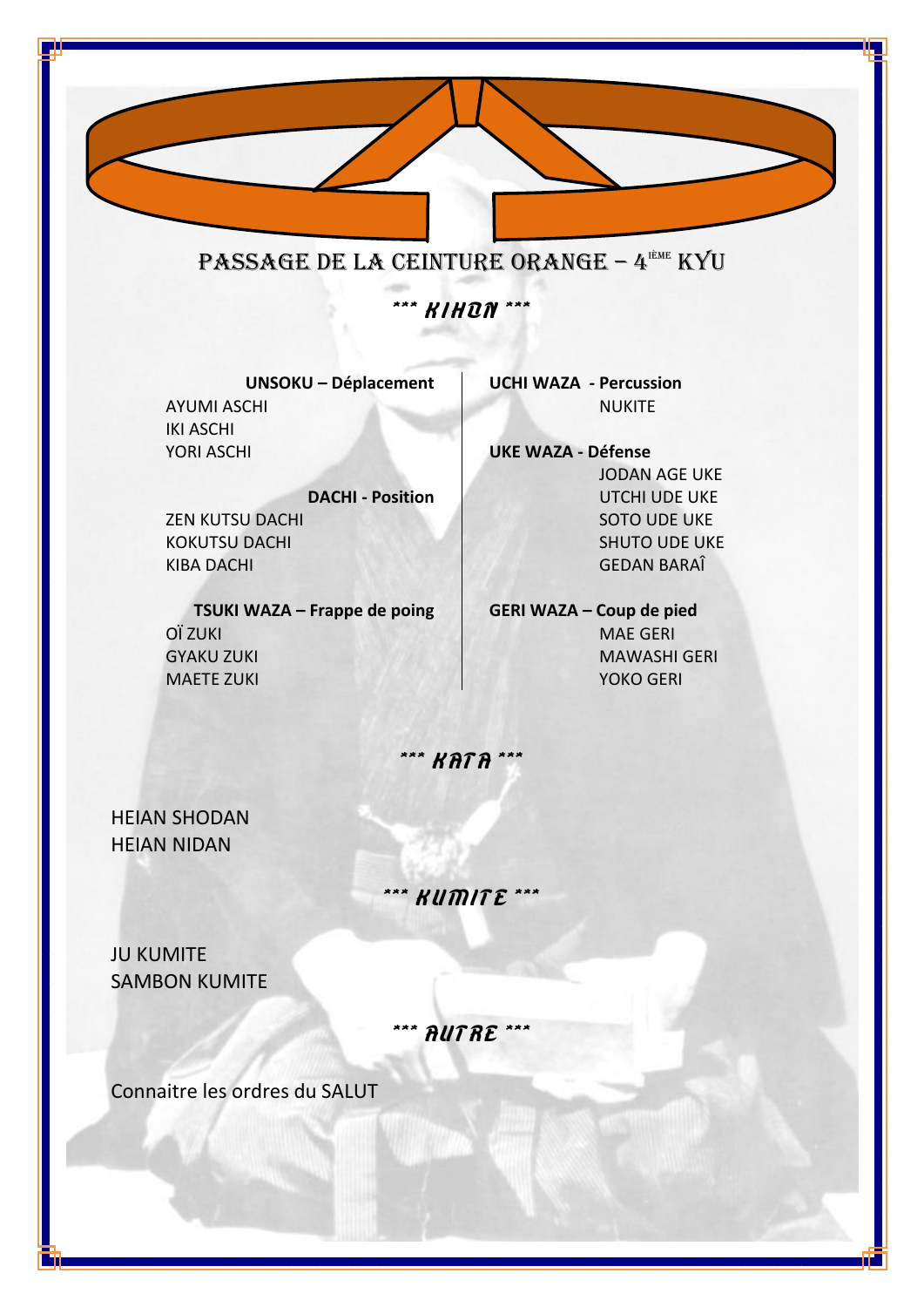

**UNSOKU – Déplacement** Programme ORANGE + TSUGI ASCHI OKURI ASCHI

**DACHI - Position** Programme ORANGE + FUDO DACHI KOSA DACHI

**UKE WAZA - Défense** Programme ORANGE + MOROTE UDE UKE JUJI UKE

**TSUKI WAZA – Frappe de poing** Programme ORANGE + URA ZUKI KIZAMI ZUKI TATE ZUKI

**GERI WAZA – Coup de pied** Programme ORANGE + MIKAZUKI GERI URA MAWASHI GERI

**UCHI WAZA - Percussion**

URAKEN UCHI EMPI UCHI TEISHO UCHI TETSUI UCHI

\*\*\* KATA \*\*

HEIAN SHODAN HEIAN NIDAN HEIAN SANDAN

 $KU\widehat{m}$ ITE

JU KUMITE KIHON IPPON KUMITE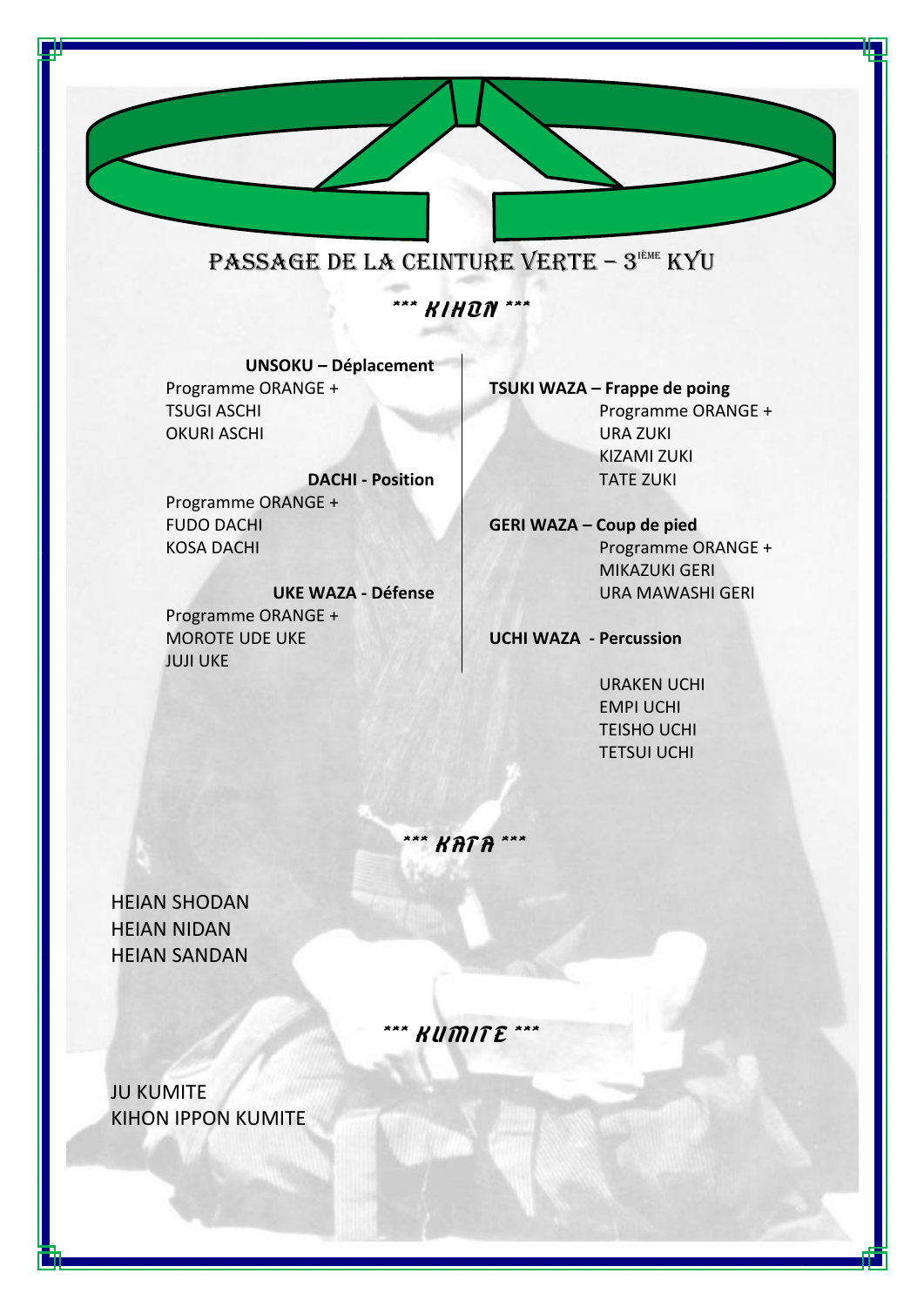## PASSAGE DE LA CEINTURE BLEUE - 2<sup>'ème</sup> KYU

### \*\*\* **KIHON** \*\*\*

**UNSOKU – Déplacement** Programme VERTE + MAWARI ASCHI USHIRO MAWARI ASCHI

**DACHI - Position** Programme VERTE + SHIKO DACHI NEKO ASCHI DACHI

**UKE WAZA - Défense** Programme VERTE + KAKIWAKE UKE TEISHO UKE NAGASHI UKE Programme VERTE +

**TSUKI WAZA – Frappe de poing** Programme VERTE + KAGI TSUKI MAWASHI TSUKI AGE TSUKI

**GERI WAZA – Coup de pied** Programme VERTE + ISHA GERI KAKATO GERI

**UCHI WAZA - Percussion**

SHUTO UCHI HEITO UCHI

\*\* KATA

HEIAN SHODAN HEIAN NIDAN HEIAN SANDAN HEIAN YODAN HEIAN GODAN

\*\*\* KUMITE \*\*\*

JU KUMITE KIHON IPPON KUMITE BUNKAÏ